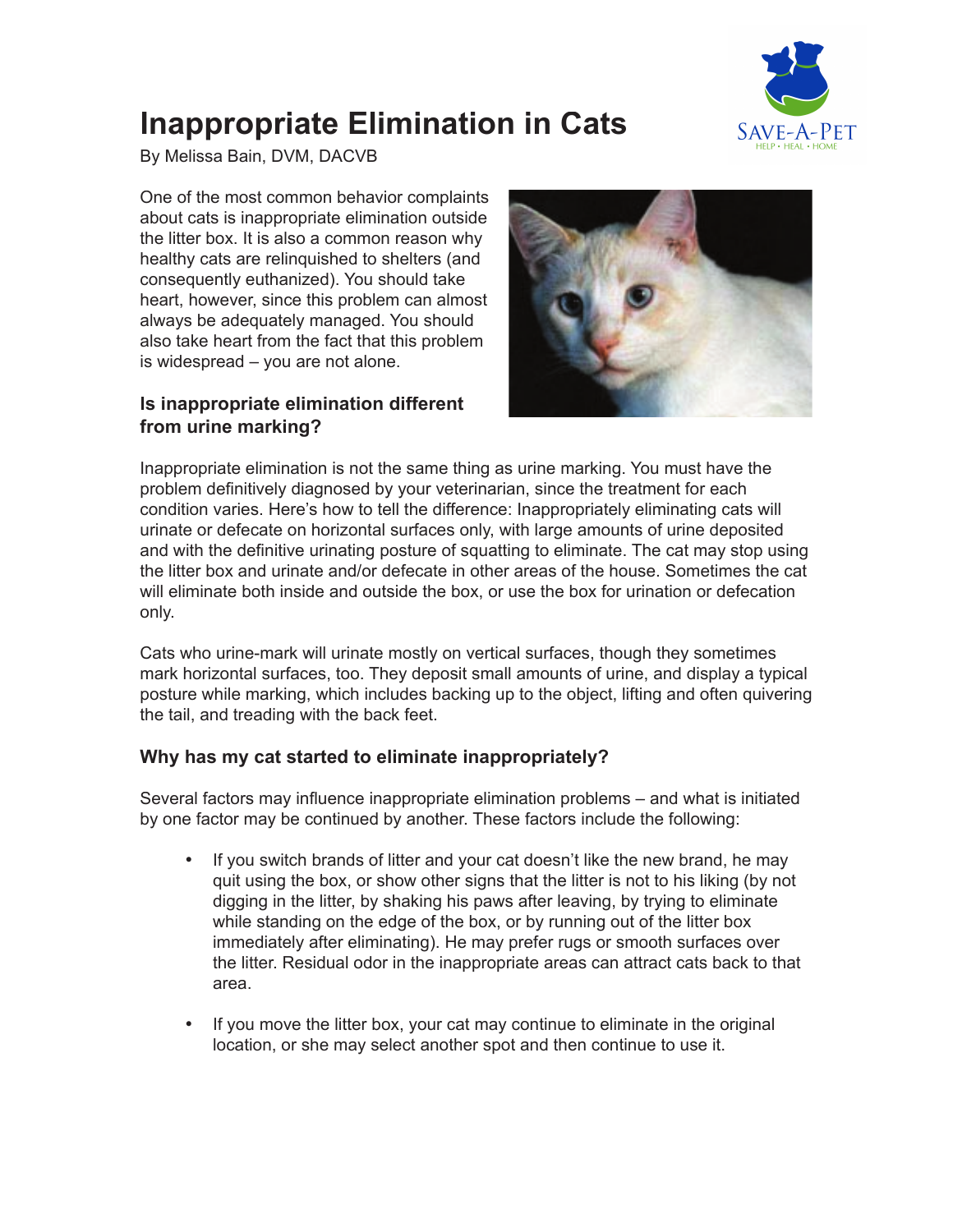• A cat may develop a litter box aversion if he previously had an unpleasant experience while in there, such as pain associated with urinary tract inflammation or constipation, or being frightened by a dog or another cat in the household.

#### **How can my veterinarian help with this problem?**

Your veterinarian can diagnose whether the problem is indeed inappropriate elimination. He or she can also rule out any medical problem that may be contributing to the inappropriate elimination, such as urinary tract infection or inflammation, diabetes or arthritis. (Keep in mind, though, that once the medical problem has been treated, the cat can still have a residual behavior problem that must be addressed.) Medications are rarely recommended as treatment for this condition, since they are almost never needed if appropriate environmental management is undertaken.

## **What can I do to alleviate this problem?**

First, you can perform a litter box trial to determine what litter your cat prefers. Cats generally prefer fine, unscented, clumping litter over other litter types. Don't use liners – your cat may find these aversive. Segregate the offending cat in a room with at least three litter boxes, each with a different type of material in it, including the litter that you are currently offering, the surface that the cat is inappropriately eliminating on (such as carpet remnants, if the cat is eliminating on carpets), and another litter type. Your cat will select his or her preferred litter material.

Second, make the litter box as attractive as possible. Keep the litter box immaculate by scooping daily and cleaning the entire box every week or two with mild soap and water, rinsing completely. The box should be large enough to accommodate the cat – most litter boxes on the market are too small. The plastic storage boxes designed to fit under a bed are often a better choice. Don't use covered litter boxes, since many cats find them too confining. (Also, if the dirty litter box is out of sight, you might not clean it as regularly!)

Third, make sure you have enough litter boxes. The ideal number of litter boxes is one per cat, plus one. Spread the boxes around the house. Cats don't like to be disturbed while in the litter box, so put the boxes in quiet, less trafficked areas (not next to the washing machine and dryer, for instance). Don't put a litter box near the cat's food and water dishes.

Next, you can work on discouraging your cat from using the inappropriate area for elimination. Try placing a litter box in the area where the cat is eliminating, and then *gradually*, inch by inch, move the box to a more appropriate area after the cat is using it consistently. You can also try placing the cat's food or toys over that area.

Another option is to make the inappropriate area inaccessible, at least for a while, so you can retrain the cat to use the litter boxes. If it is not feasible to block off the area, there are ways to make the area aversive to the cat. Try using one of the following on the spot: plastic carpet runners placed upside down, tinfoil, heavy plastic, contact paper with the sticky side up, strong-smelling potpourri, solid-type room deodorizers, or cologne.